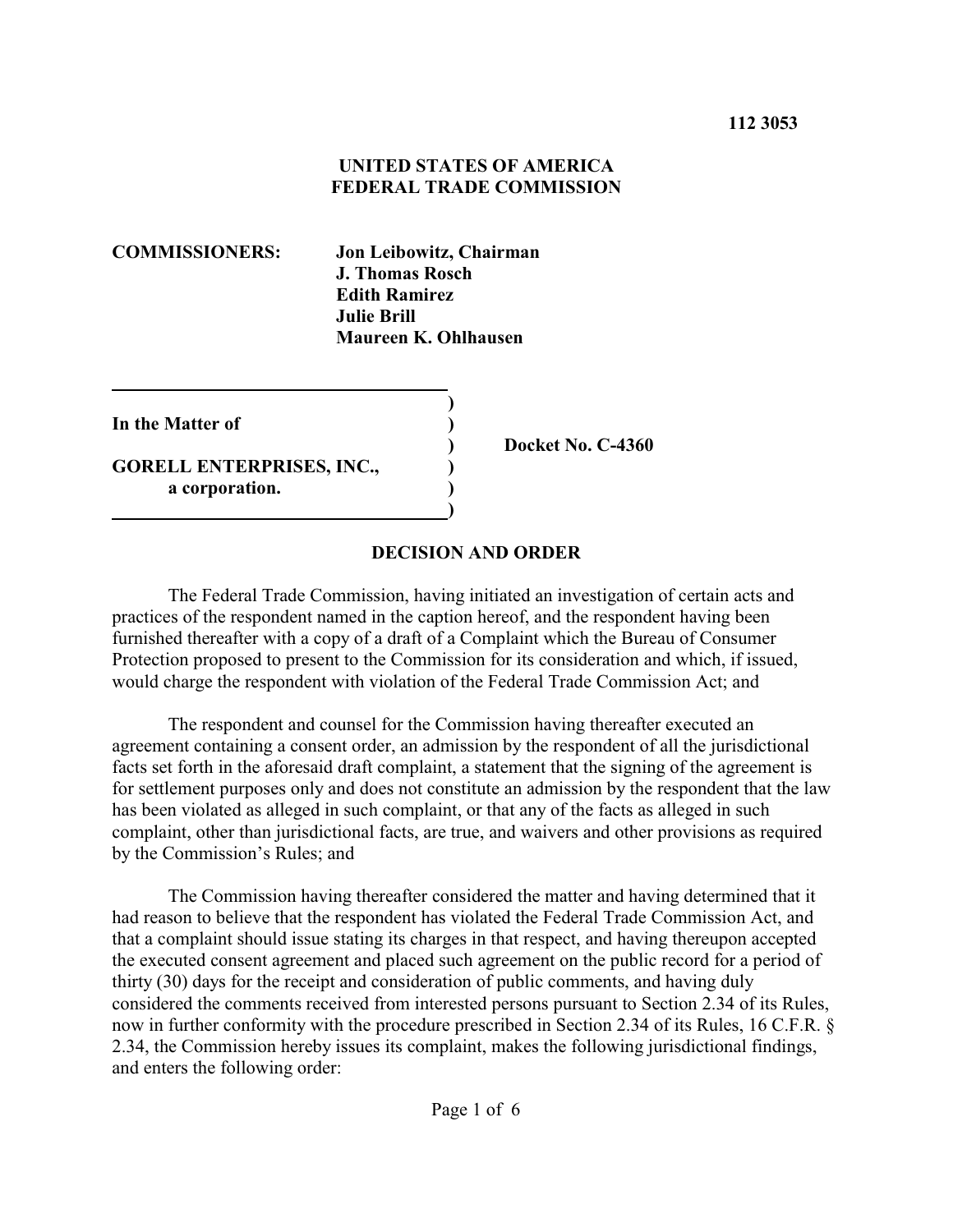1. Respondent Gorell Enterprises, Inc. ("Gorell") is a Pennsylvania corporation with its principal office or place of business at 1380 Wayne Avenue, Indiana, Pennsylvania 15701.

2. The Federal Trade Commission has jurisdiction of the subject matter of this proceeding and of the respondent, and the proceeding is in the public interest.

## **ORDER**

# **DEFINITIONS**

For purposes of this order, the following definitions shall apply:

1. "Clearly and prominently" means

A. In print communications, the disclosure shall be presented in a manner that stands out from the accompanying text, so that it is sufficiently prominent, because of its type size, contrast, location, or other characteristics, for an ordinary consumer to notice, read and comprehend it;

B. In communications made through an electronic medium (such as television, video, radio, and interactive media such as the Internet, online services, and software), the disclosure shall be presented simultaneously in both the audio and visual portions of the communication. In any communication presented solely through visual or audio means, the disclosure shall be made through the same means through which the communication is presented. In any communication disseminated by means of an interactive electronic medium such as software, the Internet, or online services, the disclosure must be unavoidable. Any audio disclosure shall be delivered in a volume and cadence sufficient for an ordinary consumer to hear and comprehend it. Any visual disclosure shall be presented in a manner that stands out in the context in which it is presented, so that it is sufficiently prominent, due to its size and shade, contrast to the background against which it appears, the length of time it appears on the screen, and its location, for an ordinary consumer to notice, read and comprehend it; and

C. Regardless of the medium used to disseminate it, the disclosure shall be in understandable language and syntax. Nothing contrary to, inconsistent with, or in mitigation of the disclosure shall be used in any communication.

2. "Close proximity" means on the same print page, web page, online service page, or other electronic page, and proximate to the triggering representation, and not accessed or displayed through hyperlinks, pop-ups, interstitials, or other means.

3. "Commerce" shall mean as defined in Section 4 of the Federal Trade Commission Act, 15 U.S.C. § 44.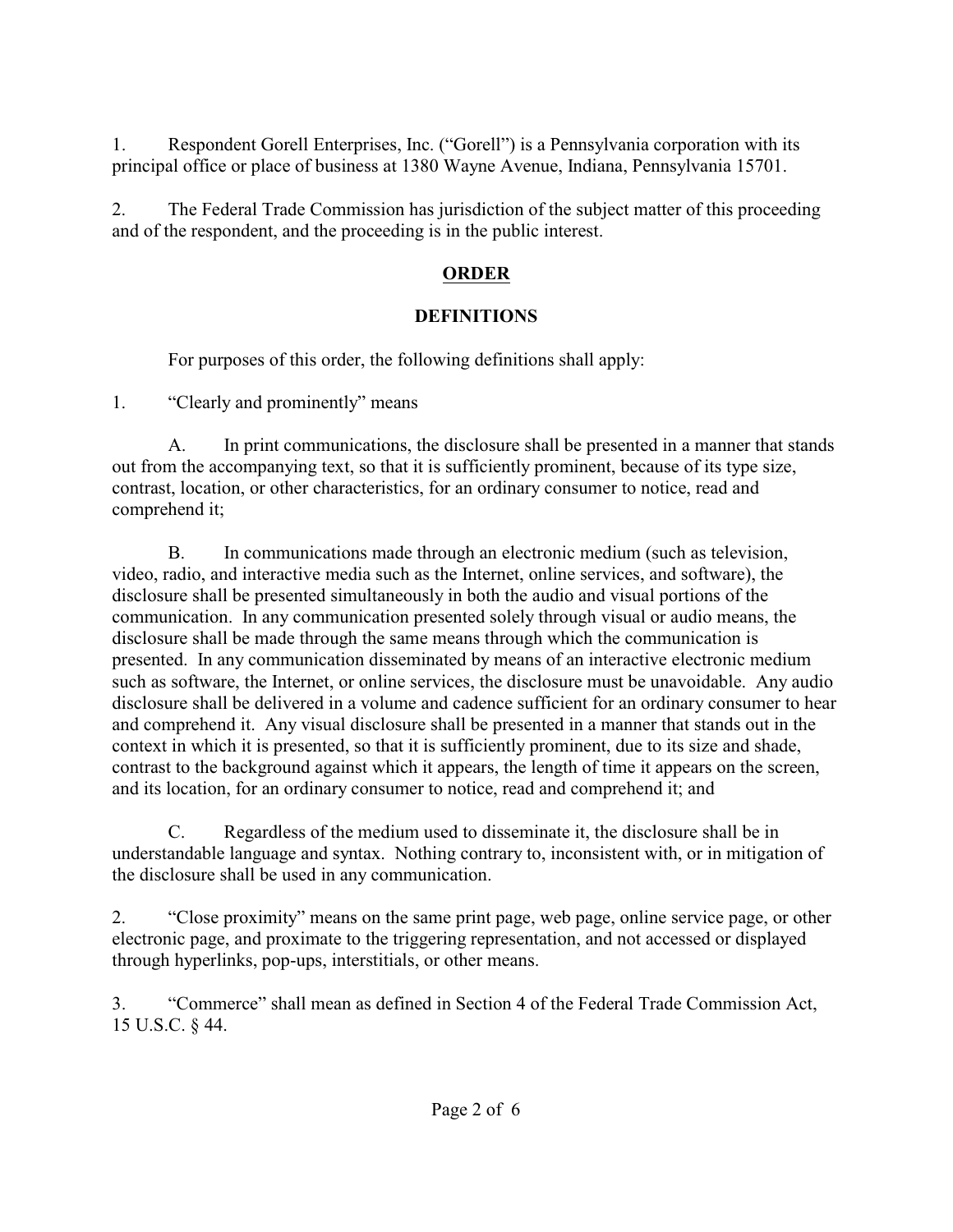4. "Competent and reliable scientific evidence" shall mean tests, analyses, research, or studies that have been conducted and evaluated in an objective manner by qualified persons, that are generally accepted in the profession to yield accurate and reliable results, and that are sufficient in quality and quantity based on standards generally accepted in the relevant scientific fields, when considered in light of the entire body of relevant and reliable scientific evidence, to substantiate that a representation is true.

5. "Covered product or service" means any fenestration product, any component thereof, and any product or any service for which respondent makes any claim about energy savings, energy costs, energy consumption, U-factor, SHGC, R-value, K-value, insulating properties, thermal performance, or energy-related efficacy.

6. "Fenestration product" means any window, sliding glass door, or skylight.

7. "K-value" is a measure of a material's thermal conductivity.

8. Unless otherwise specified, "respondent" shall mean Gorell Enterprises, Inc., its successors and assigns, and its officers, agents, representatives, and employees.

9. "R-value" is a measure of a material's resistance to heat flow.

10. "SHGC" means solar heat gain coefficient, which is the fraction of incident solar radiation admitted through a window, both directly transmitted and absorbed and subsequently released inward.

11. "U-factor" is a measure of the rate of heat loss.

# **I.**

**IT IS ORDERED** that respondent, directly or through any corporation, subsidiary, division, or other device, in connection with the manufacturing, labeling, advertising, promotion, offering for sale, sale, or distribution of any covered product or service in or affecting commerce, shall not make any representation, directly or indirectly, expressly or by implication, including through the use of endorsements or trade names that:

- A. Consumers who replace their windows with respondent's windows achieve up to or a specified amount or percentage of energy savings or reduction in heating and cooling costs; or
- B. Respondent guarantees or pledges that consumers who replace their windows with respondent's windows will achieve up to or a specified amount or percentage of energy savings or reduction in heating and cooling costs;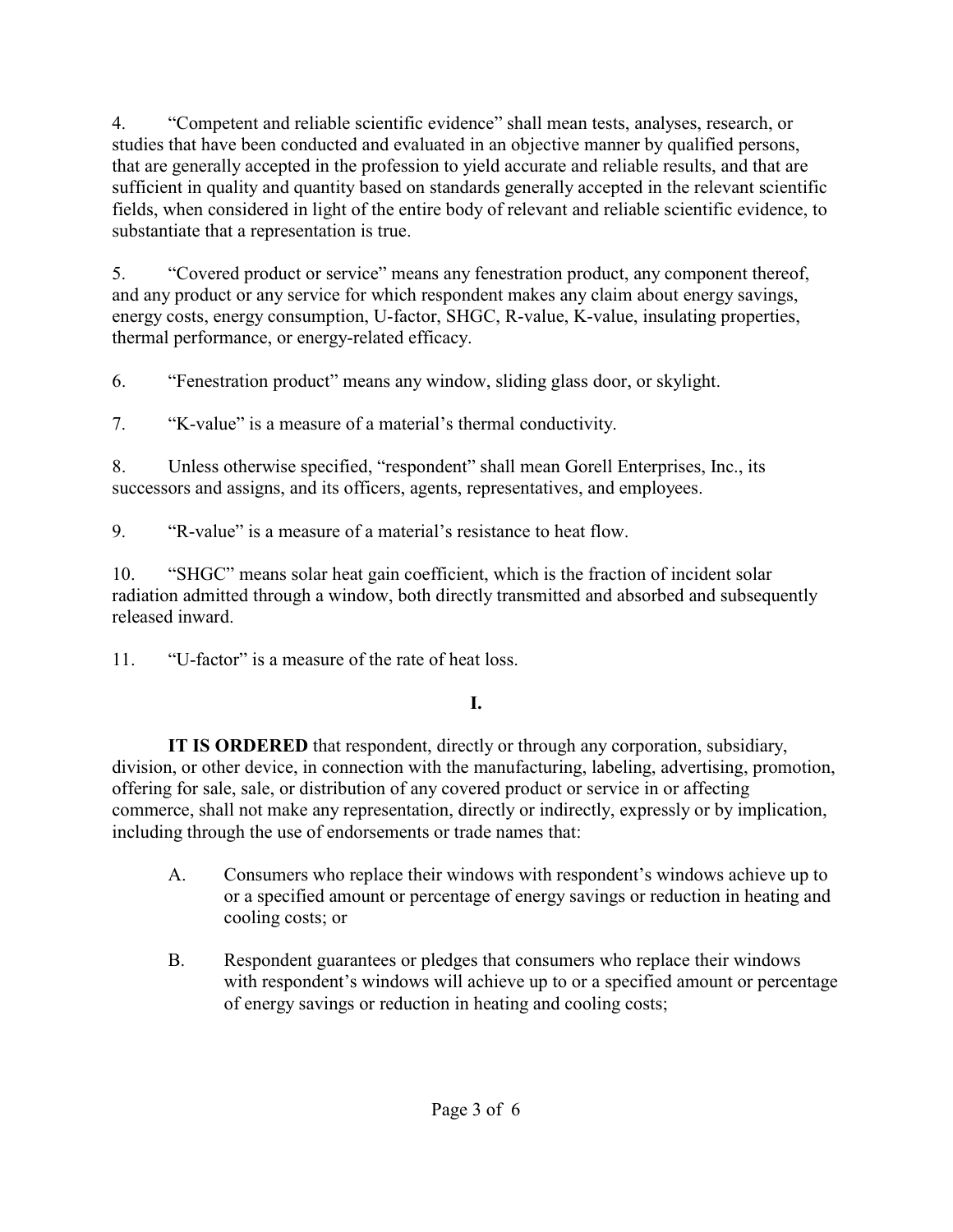unless the representation is non-misleading and, at the time of making such representation, respondent possesses and relies upon competent and reliable scientific evidence to substantiate that all or almost all consumers are likely to receive the maximum represented savings or reduction.

Provided, however, that if respondent represents that consumers who replace their windows with respondent's windows achieve up to or a specified amount or percentage of energy savings or reduction in heating and cooling costs under specified circumstances, or if respondent guarantees or pledges up to or a specified amount or percentage of energy savings or reduction in heating and cooling costs under specified circumstances, it must disclose those circumstances clearly and prominently in close proximity to such representation, guarantee, or pledge and it must substantiate that all or almost all consumers are likely to receive the maximum represented, guaranteed, or pledged savings or reduction under those circumstances (*e.g.*, when replacing a window of a specific composition in a building having a specific level of insulation in a specific region).

## **II.**

**IT IS FURTHER ORDERED** that respondent, directly or through any corporation, subsidiary, division, or other device, in connection with the manufacturing, labeling, advertising, promotion, offering for sale, sale, or distribution of any covered product or service in or affecting commerce, shall not make any representation, directly or indirectly, expressly or by implication, including through the use of endorsements or trade names:

- A. That any specific number or percentage of consumers who replace their windows with respondent's windows achieve energy savings or reduction in heating and cooling costs; or
- B. About energy consumption, energy savings, energy costs, heating and cooling costs, U-factor, SHGC, R-value, K-value, insulating properties, thermal performance, or energy-related efficacy of any covered product or service;

unless the representation is non-misleading and, at the time of making such representation, respondent possesses and relies upon competent and reliable scientific evidence to substantiate that such representation is true.

## **III.**

**IT IS FURTHER ORDERED** that respondent, directly or through any corporation, subsidiary, division, or other device, in connection with the manufacturing, labeling, advertising, promotion, offering for sale, sale, or distribution of any covered product or service in or affecting commerce, shall not provide to others the means and instrumentalities with which to make, directly or indirectly, expressly or by implication, including through the use of endorsements or trade names, any false, unsubstantiated, or otherwise misleading representation of material fact. For the purposes of this Part, "means and instrumentalities" shall mean any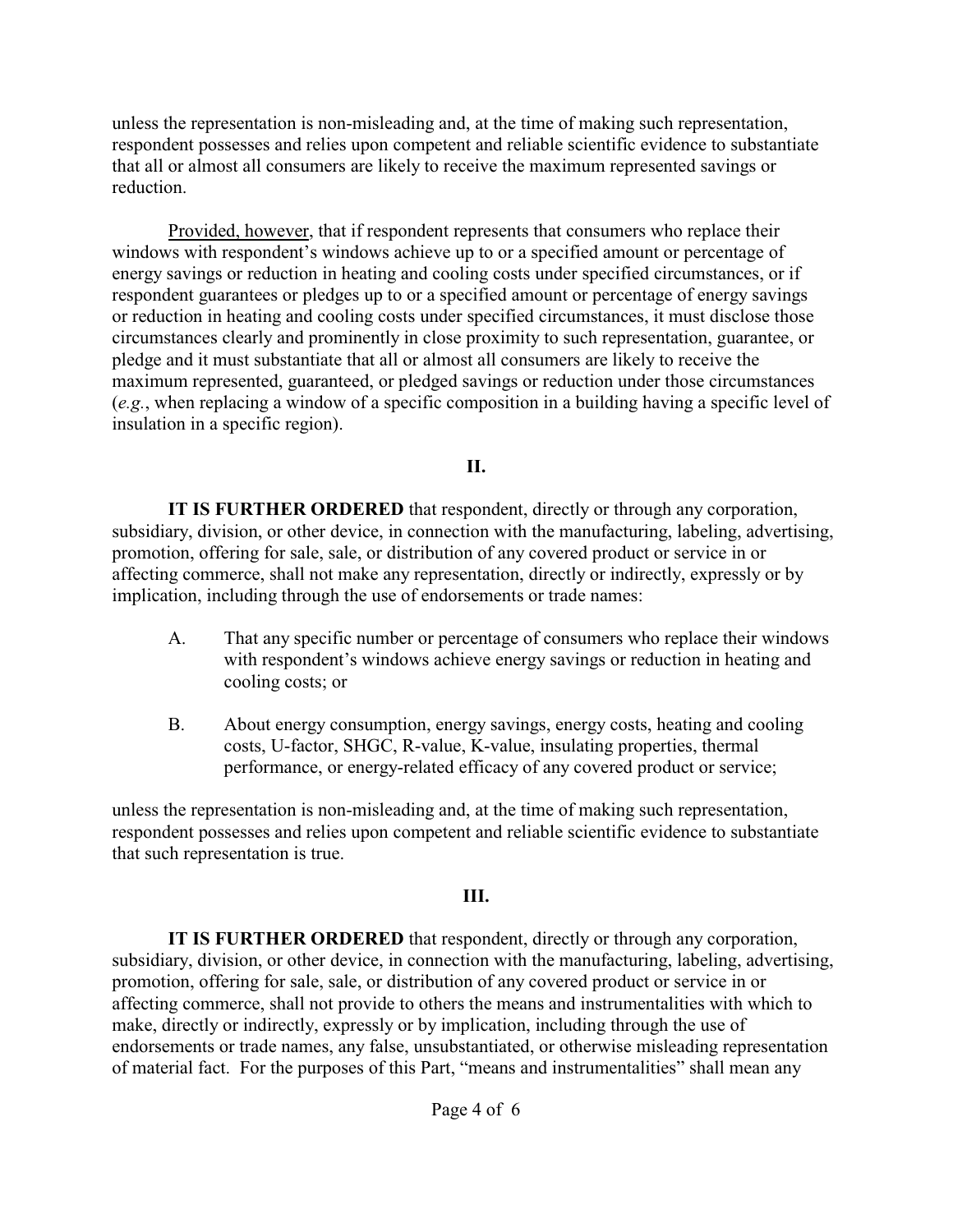information, including, but not necessarily limited to, any advertising, labeling, or promotional, sales training, or purported substantiation materials, for use by trade customers in their marketing of any covered product or service, in or affecting commerce.

#### **IV.**

**IT IS FURTHER ORDERED** that respondent Gorell, and its successors and assigns, shall, for five (5) years after the last date of dissemination of any representation covered by this order, maintain and upon request make available to the Federal Trade Commission for inspection and copying:

- A. All advertisements and promotional materials containing the representation;
- B. All materials that were relied upon in disseminating the representation; and
- C. All tests, reports, studies, surveys, demonstrations, or other evidence in its possession or control that contradict, qualify, or call into question the representation, or the basis relied upon for the representation, including complaints and other communications with consumers or with governmental or consumer protection organizations.

#### **V.**

**IT IS FURTHER ORDERED** that respondent Gorell, and its successors and assigns, shall deliver a copy of this order to all current and future principals, officers, directors, and managers, and to all current and future employees, agents, and representatives having responsibilities with respect to the subject matter of this order, and shall secure from each such person a signed and dated statement acknowledging receipt of the order. Respondent shall deliver this order to current personnel within thirty (30) days after the date of service of this order, and to future personnel within thirty (30) days after the person assumes such position or responsibilities. Respondent shall maintain and upon request make available to the Federal Trade Commission for inspection and copying all acknowledgments of receipt of this order obtained pursuant to this Part.

## **VI.**

**IT IS FURTHER ORDERED** that respondent Gorell, and its successors and assigns, shall notify the Commission at least thirty (30) days prior to any change in the corporation that may affect compliance obligations arising under this order, including but not limited to a dissolution, assignment, sale, merger, or other action that would result in the emergence of a successor; the creation or dissolution of a subsidiary, parent, or affiliate that engages in any acts or practices subject to this order; the proposed filing of a bankruptcy petition; or a change in the corporate name or address. Provided, however, that, with respect to any proposed change in the corporation about which respondent learns less than thirty (30) days prior to the date such action